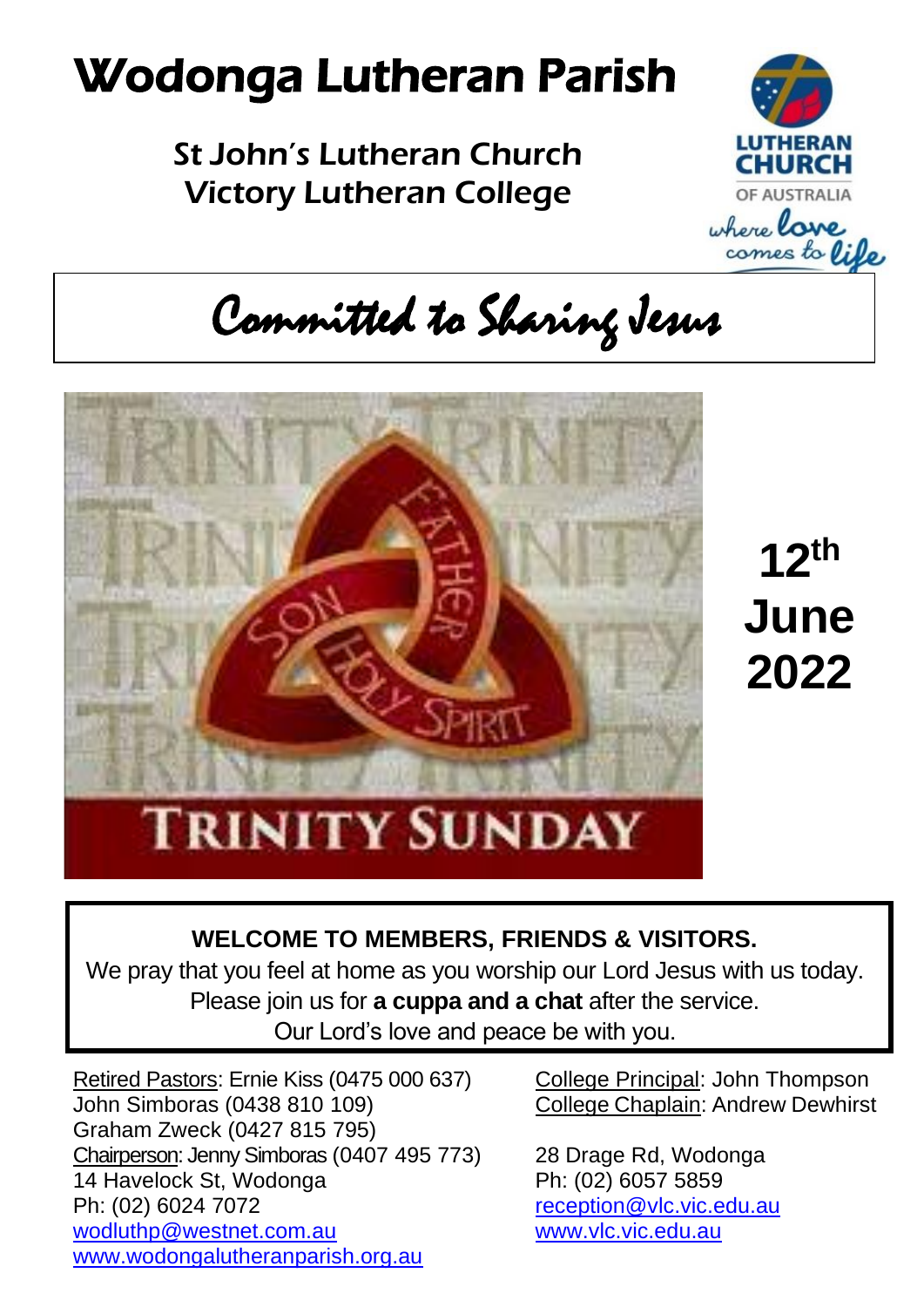#### **WORSHIP LEADER: Pastor Ernie Kiss with Pastor Graham Zweck**

## **READINGS FOR THIS WEEKEND**<br>**Proverbs 8:1-4, 22-31** God delig

**Proverbs 8:1-4, 22-31** God delights in human beings<br>**Acts 2:1-4a. 22-36** Peter addresses the crowd Peter addresses the crowd **John 8:48-59** 'I am'…Jesus proclaims His Divinity

#### **DAILY BIBLE READINGS**

| Sunday                         | John 16:12-15      | Thursday | John 5:17-23      |
|--------------------------------|--------------------|----------|-------------------|
| Monday                         | Deuteronomy 6:4-15 | Friday   | Ephesians 3:14-21 |
| Tuesday                        | Jeremiah 10:6-16   | Saturday | Psalm 22:19-28    |
| Wednesday Ezekiel 1:4-6, 22-28 |                    |          |                   |

#### **PRAYER OF THE CHURCH In our prayers this week:**

#### ➢ *We pray for the following who are in need at this time:*

*Shirley BULLOCK (ESTIA); Kevin DRAPER; Roger FARRELL, Les & Ruth FRAUENFELDER (home); Gregory JENNINGS; Phyllis HEINER [Yackandandah Health Aged Care]; Robert & Elke HASLAM; Ross & Laurel McRAE [LAC Albury / Yallaroo]; Elizabeth JACOB (home in Corowa) heart disease, awaiting specialist treatment in June/July.*

- ➢ *Victory Lutheran College* We pray for clear heads and clarity for our staff as they complete their reports for their classes. Be with our students completing all their assessment tasks during the coming week.
- ➢ *Victorian District pastors and staff team* Bishop Lester Priebbenow and Deidre; Pastor Brett Kennett and Sylvia.
- *Lay Workers* Kate Burke; Erin Grainger; Wai Yee Li; Stephen Mildred; Denise Muschamp; Cathy Nowland.
- ➢ *LCA Victoria Tasmania agencies and committees* Lutheran Women of Victoria; Lutheran Men of Victoria; Council for Youth and Young Adult Ministry; African and Migrant Ministry Reference Group; This'n'That Community Store staff team and volunteers.

#### **LCA INTERNATIONAL MISSION – PRAYER REQUESTS**

- ➢ The newly installed Bishop of the Evangelical Lutheran Church in Thailand, Rev Chanda Saiyotha.
- ➢ Immanuel Lutheran College, Buderim, Qld (and principal Colin Minke and teacher Gayla Mathews) and their partnership with SMA HKBP (and principal Anne Situmorang), SMP HKBP Parapat (and principal Minar Sirait) and the GKPS Community Based Rehabilitation Centre, Indonesia.

'Lord, renew your church, begin with me!'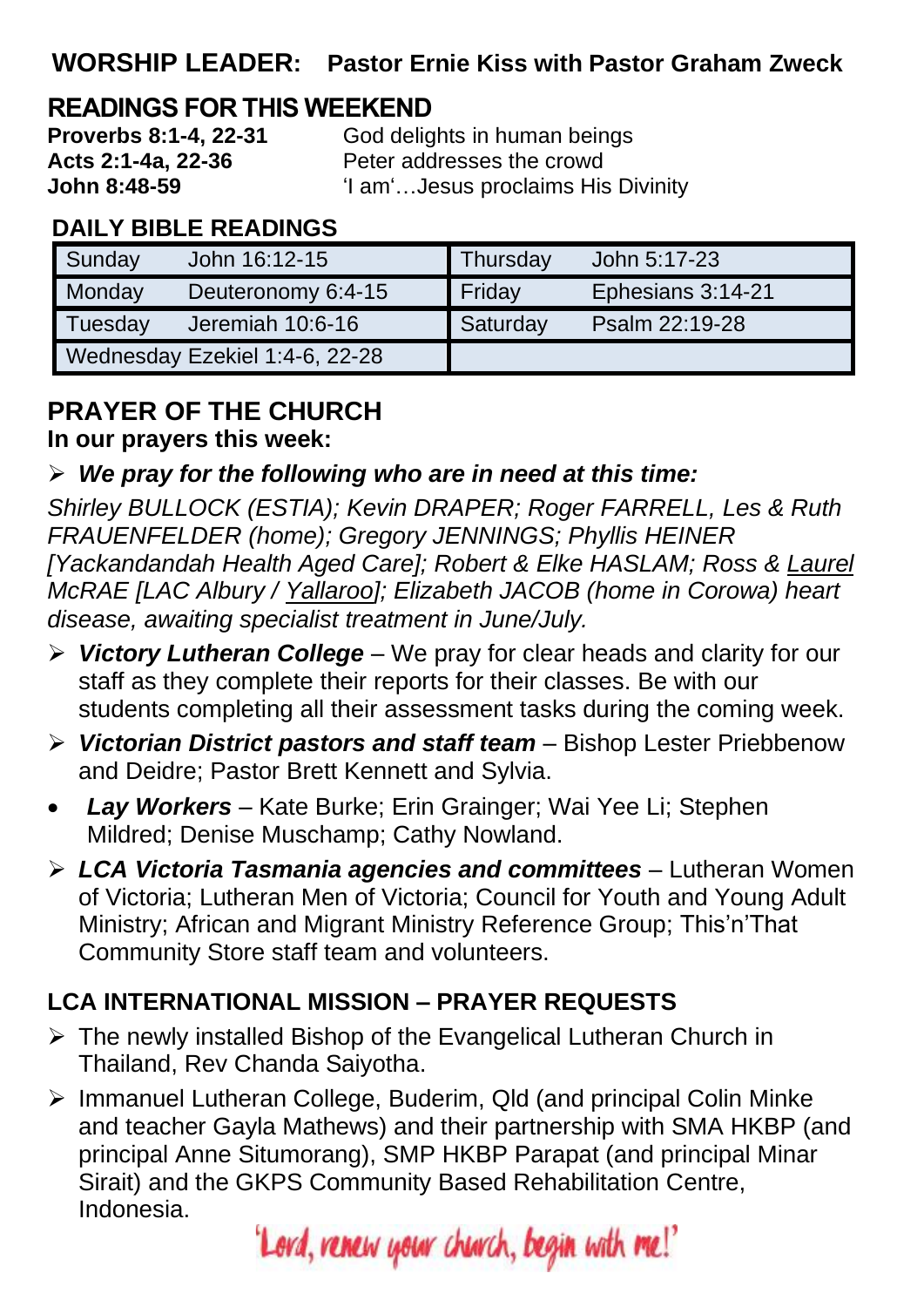#### *PARISH and COMMUNITY NEWS*

**WELCOME** to our new sister in Christ, **Clara Elizabeth Graham** [parents Andrew & Jessica Graham] also

**WELCOME** to our new brother in Christ, **Lorenzo Andrew John Housler** [parents Shannon Housler & Shaylee Sandford]

who are both being baptised into God's Family this Sunday morning.

May God bless them both as families and as they each raise their children trusting in the Lord Jesus.

#### **YEAR-3 BIBLE PURCHASE APPEAL**

Thank you to all members who have donated to the Year 3 Bible Appeal. This appeal is still open and if you would like to purchase a bible, or part thereof, please put your donation in an envelope marked 'Year 3 Bibles'

#### **NAME BADGES**

The name badges have arrived and can be collected from the office upon payment. The cost of the badges worked out to be \$16 each as we had less than 25 orders.

#### **STAMPS FOR MISSION**

A BIG thank-you to all used stamp donors. Some good news: on Monday I sent 10kgs of cleaned stamps to Peter Nitschke (National Stamps for Mission project director). You might want to know how I process the stamps: I clean, sort and soak them to remove the backing. Then I sort them into the same denominations, count and bundle them into 103 lots. Parcel up clean stamps and post to Adelaide for sale. So, please, keep them coming! For more information on how the proceeds are used go to [https://lcamission.org.au](https://lcamission.org.au/) Ingrid Harder.

#### **WINTER BLANKET APPEAL**

Uniting Care Wodonga is currently holding a blanket appeal. If you have **good quality, clean blankets** that you can donate, please deliver to Uniting Care, cnr Beechworth Road & Nilmar Avenue, Wodonga.

Donations of new blankets and Doonas are also welcome as are cash donations.

Cash donations assist Uniting Care to purchase blankets and small tents for people who are 'sleeping rough'.

#### **LCA YEARBOOK 2022**

ONE only left at \$24 each. See Heather in Parish Office.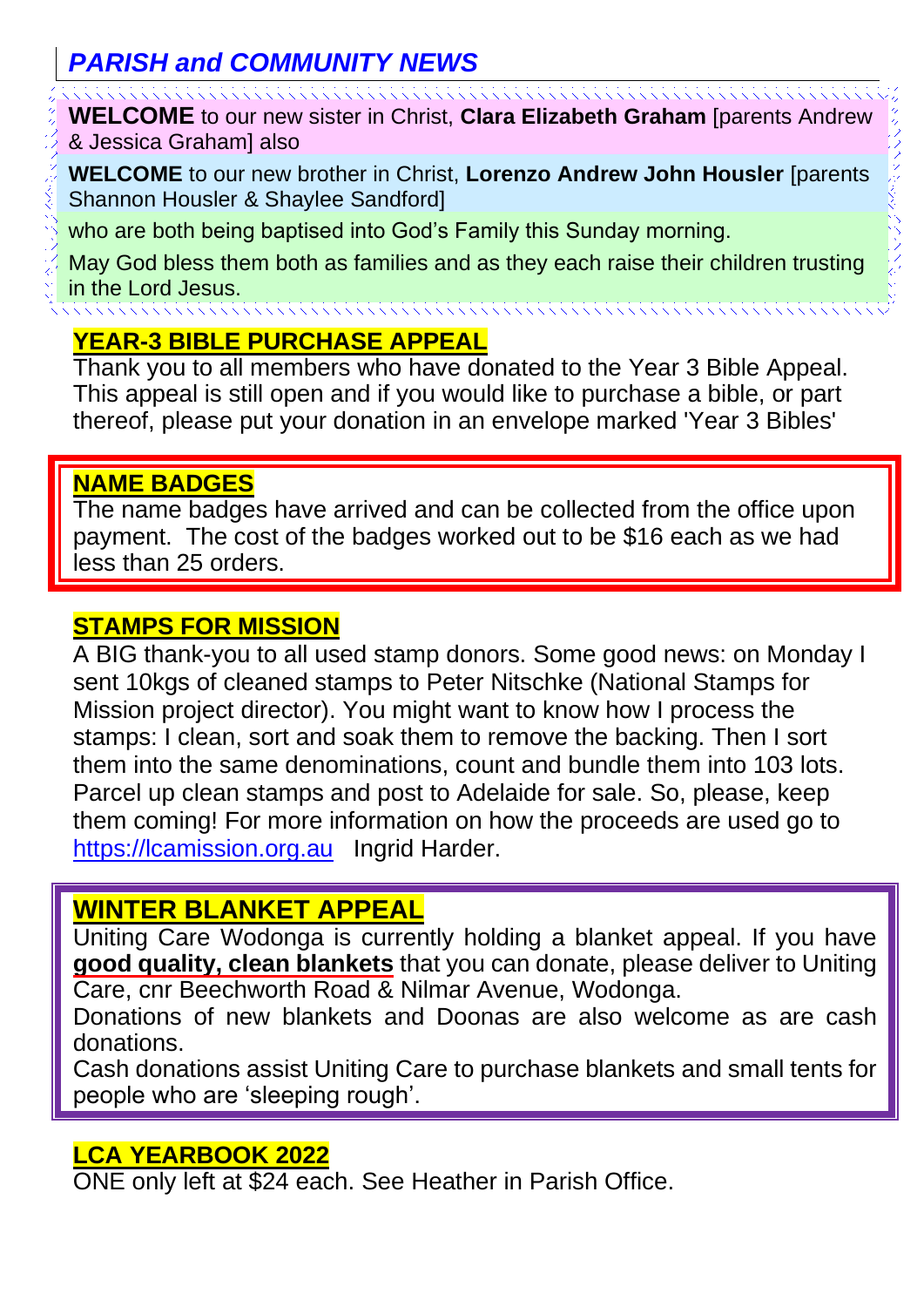#### **FROM PARISH COUNCIL MEETING UPDATE OF THE CONSTITUTION**

Parish Council is finalising the Constitution to be presented to the Parish in the very near future. Members will be emailed/given a hard copy of the Constitution to read through before a vote is taken to forward it to the District Constitutional Committee for approval.

#### **INSTALLATION OF PASTOR MULLER - 7TH AUGUST @ 2PM AT LUTHER HALL, VICTORY LUTHERAN COLLEGE.**

Plans are underway for this event and in the coming weeks, ways in which you may be able to assist will be in the bulletin. I received an email from Pastor Joshua this morning (Thursday 9th) and he informed me his final service in the Eudunda/Robertstown Parish is on the 3rd of July. At the moment the Council is still finalising accommodation for Pastor Joshua from July to December. **THE INSTALLATION SERVICE WILL BE THE ONLY SERVICE IN THE PARISH ON THE 7TH AUGUST.**

#### **DISTRICT CONVENTION**

The Parish still needs a delegate for the District Convention 30 September - 2 October at Luther College in Melbourne. If you are interested in attending please see Pastor Ernie or myself.

#### **NEW CHURCH FACILITIES**

The hope of the Ground Breaking service for our new church facility is still on track for the end of June/early July. The builders are still waiting on revised quotes to come in and expect the quotes to be in by the end of the week. Wodonga City Council just needs to put the official stamp on the building permit and then it is all systems 'go'.

#### **PARISH/COLLEGE PARTNERSHIP**

A team of 10 dedicated members from the Parish and the College are meeting regularly to discuss re-engaging our Parish/College relationship. We are working on a vision statement and also on ways to implement that vision. Pray for this team as they work together in harmony and co-operation for an outcome that unites our communities and brings glory to our Heavenly Father.

#### **CONFIRMATION LESSONS**

Finally Confirmation lessons have begun! Lessons have been held at Victory Lutheran College after the end of the school day on Tuesdays for the past five weeks. It is a joy to meet with these young people and discuss such things as 'The Bible', 'Law and Gospel', and this coming Tuesday we will finish 'The Lord's Prayer'. There will be a break over the school holidays. Thank you to Rhonda for her work in facilitating these lessons. Please prayer for the five young people taking instructions, Hannah Dewhirst, April Lade, Aidan Lockerbie, Sophia Kotzur & Maddison Wiencke.

Jenny Simboras Chair Wodonga Lutheran Parish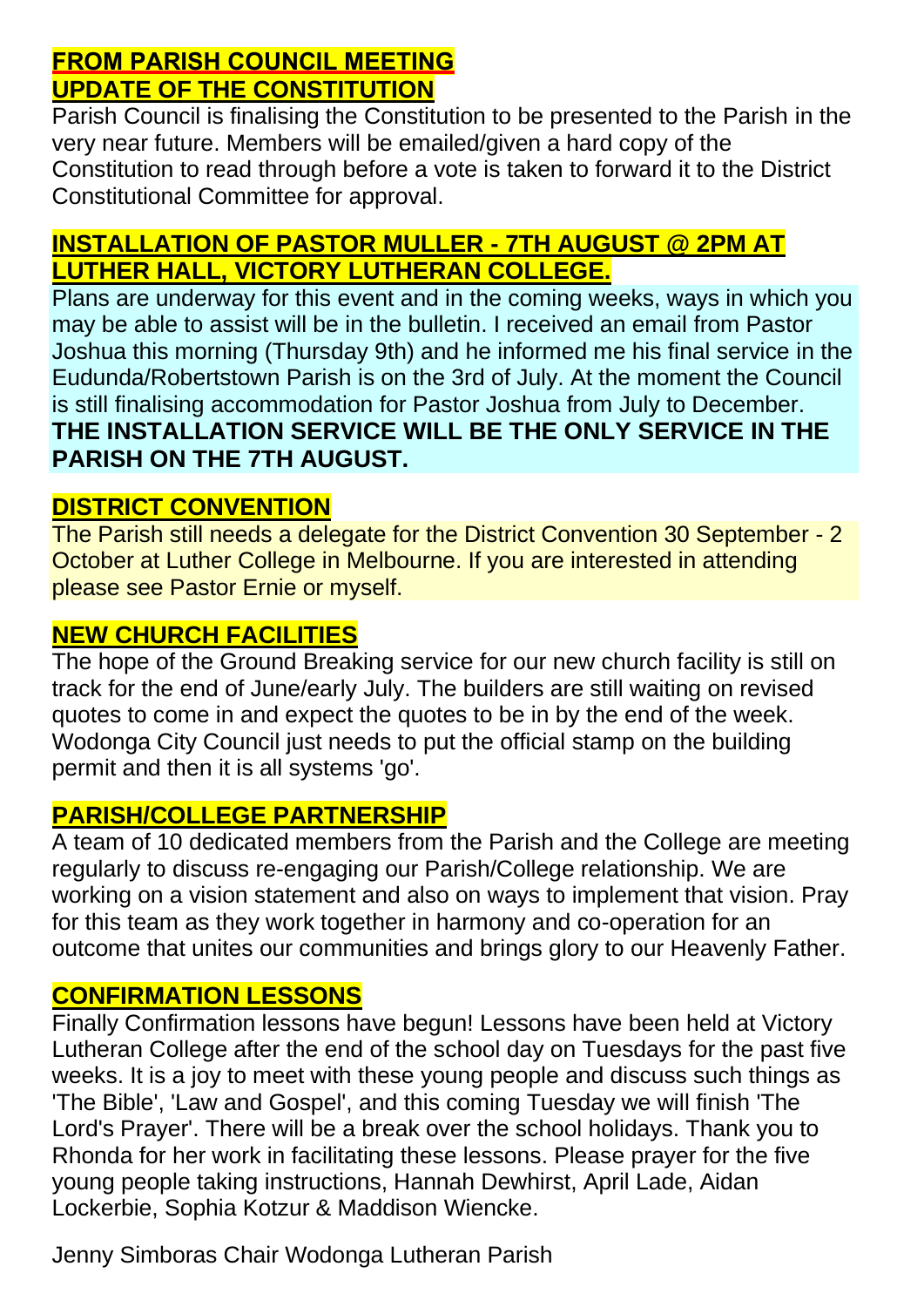### *VLC VOICE OF VICTORY" NEWSLETTER*

<https://www.vlc.vic.edu.au/news-and-events/newsletters>

#### *VICTORIA DISTRICT eNEWS*

#### **District Convention of Synod** *...a new thing...*

*"Behold, I am doing a new thing; now it springs forth, do you not perceive it" (Isaiah 43:19)*



Behold, I am doing a new thing; now it springs forth, do you not perceive it  $(Isaiah 43:19)$ 

**District Convention of Synod** Luther College, Croydon 30 September to 02 October 2022

Preparations for District Convention of Synod have commenced. Registrations will open before the end of June and we ask that each congregation consider the election of delegates in the coming months. The congregational statistics are used as the determining factor for lay delegate representation.

All pastors of the District with an active call are delegates by virtue of their office.

Other significant actions include the call for nominations to Standing Councils and for proposals affecting the Mission, Ministries and governance of the **District** 

A significant matter at this Convention of Synod is the **election of District Bishop and Assistant Bishop**.

More information will be available very soon via eVoices, District website, Australia Post and Facebook

#### *GROW MINISTRIES*

[https://lutheranchurchofaustralia.cmail20.com/t/ViewEmail/t/9A4076B40A16](https://lutheranchurchofaustralia.cmail20.com/t/ViewEmail/t/9A4076B40A16B3C32540EF23F30FEDED/B2CB8502319BCD3274AF8F7A76570606?alternativeLink=False) [B3C32540EF23F30FEDED/B2CB8502319BCD3274AF8F7A76570606?alt](https://lutheranchurchofaustralia.cmail20.com/t/ViewEmail/t/9A4076B40A16B3C32540EF23F30FEDED/B2CB8502319BCD3274AF8F7A76570606?alternativeLink=False) [ernativeLink=False](https://lutheranchurchofaustralia.cmail20.com/t/ViewEmail/t/9A4076B40A16B3C32540EF23F30FEDED/B2CB8502319BCD3274AF8F7A76570606?alternativeLink=False)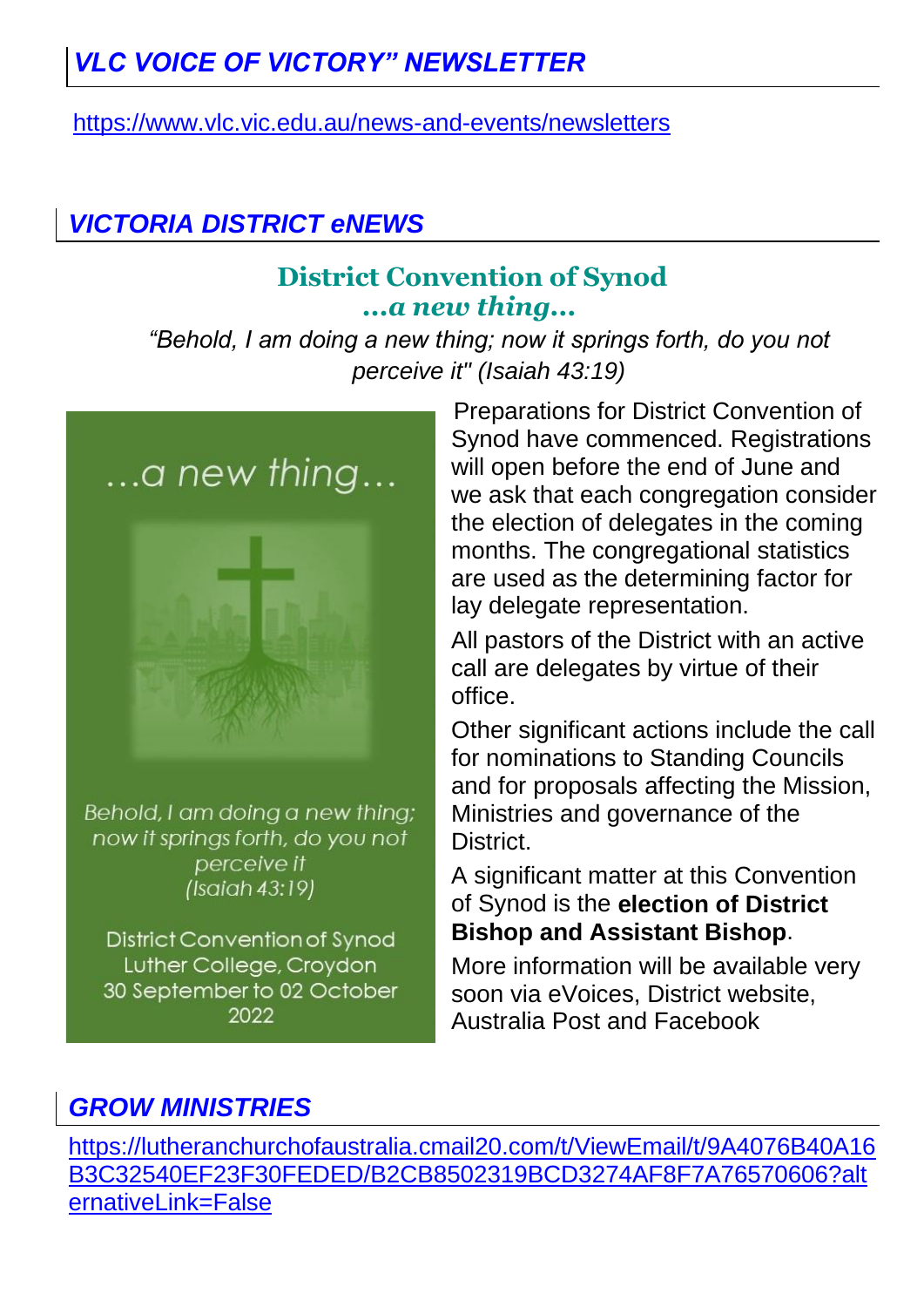

12th June 2022 FIRST SUNDAY AFTER PENTECOST (TRINITY)

What is truth?

**B** Caring Conversations



What is a guide? When have you needed a guide?

2

Jesus told his disciples that the Holy Spirit would guide them (John 16:13). How does the Holy Spirit guide people?

In what ways do you need God's truth to guide you?

A



Devotions - O READ Daily Bible Readings The Spirit will guide you into truth John 16:12-15 s Isaiah 45:18-22 м The Lord speaks the truth T John 4:7-24 Spirit and truth w John 15:26-27, 16:5-11 The Spirit will tell about Jesus

John 8:31-36 The truth will set you free T. F. Romans 5: 1-5 Faith brings joy Psalm 8 s Your majestic name Luke 8:26-39 Jesus casts out demons s.

> Talk about the Bible verse. What word or phrase was important to you as you read these verses?

## **Rituals and Traditions of**



**TALK** 

Great God -Father, Son and **Holy Spirit: You** are wonderful and mighty. Thank you for caring for us. Amen.



May God the Father give you peace. May Jesus the Son bless you with his kindness. May the Holy Spirit fill your heart with love.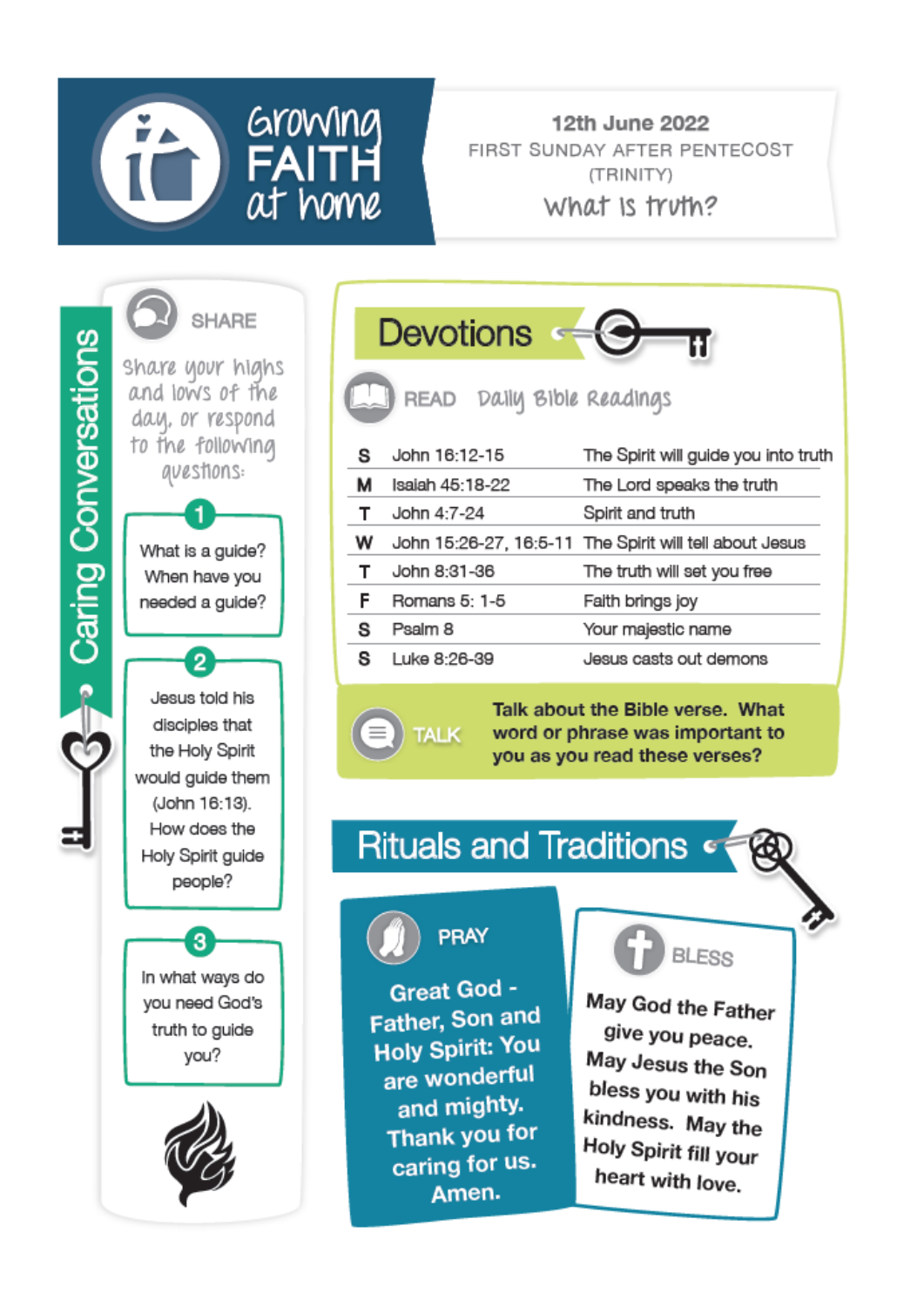#### Trinitu

Trinity Sunday is a day where we stand in awe of the mystery of our three-in-one God (God the Father, Jesus the Son, and the Holy Spirit). The colour of the day is WHITE to represent the expression of lov in the mystery of the Triune God.

## **Creative Response**

There are various symbols used by Christians for the Trinity.

Work together as a household to identify as many of these symbols as you can - look on the internet, take notice of the symbols used in your church, borrow a book from the library etc.

Make it a household project to be on the lookout for wherever these symbols appear during the course of the week (e.g. spot as many triangles as you can).

You could also display some of these symbols in your home, or find ways to integrate them into your daily life (e.g. if you own a musical triangle you could use it as a gathering signal for meals or household devotions).

#### mealtime prayer

Praise God. from whom all blessings flow; praise him, all creatures here below; praise him above, you heavenly hosts; praise Father, son and Holy Ghost. Amen.

verse for the week

"But when he, the Spirit of truth. comes, he will avide uou into all the truth. He will not speak on his own; he Will speak only What he hears, and he Will tell you what is yet to come."

**JOHN 16:13** 



Romans 5: 3-4 speaks of the sufferings experienced by **Christians** 

Whom do you know in your congregation or community that is experiencing suffering at this time - e.g. health issues, grieving, having financial problems? Plan an act of household service to encourage them. Include them in your prayers.

*<u>GrawMinish</u>* 

www.growministries.org.su